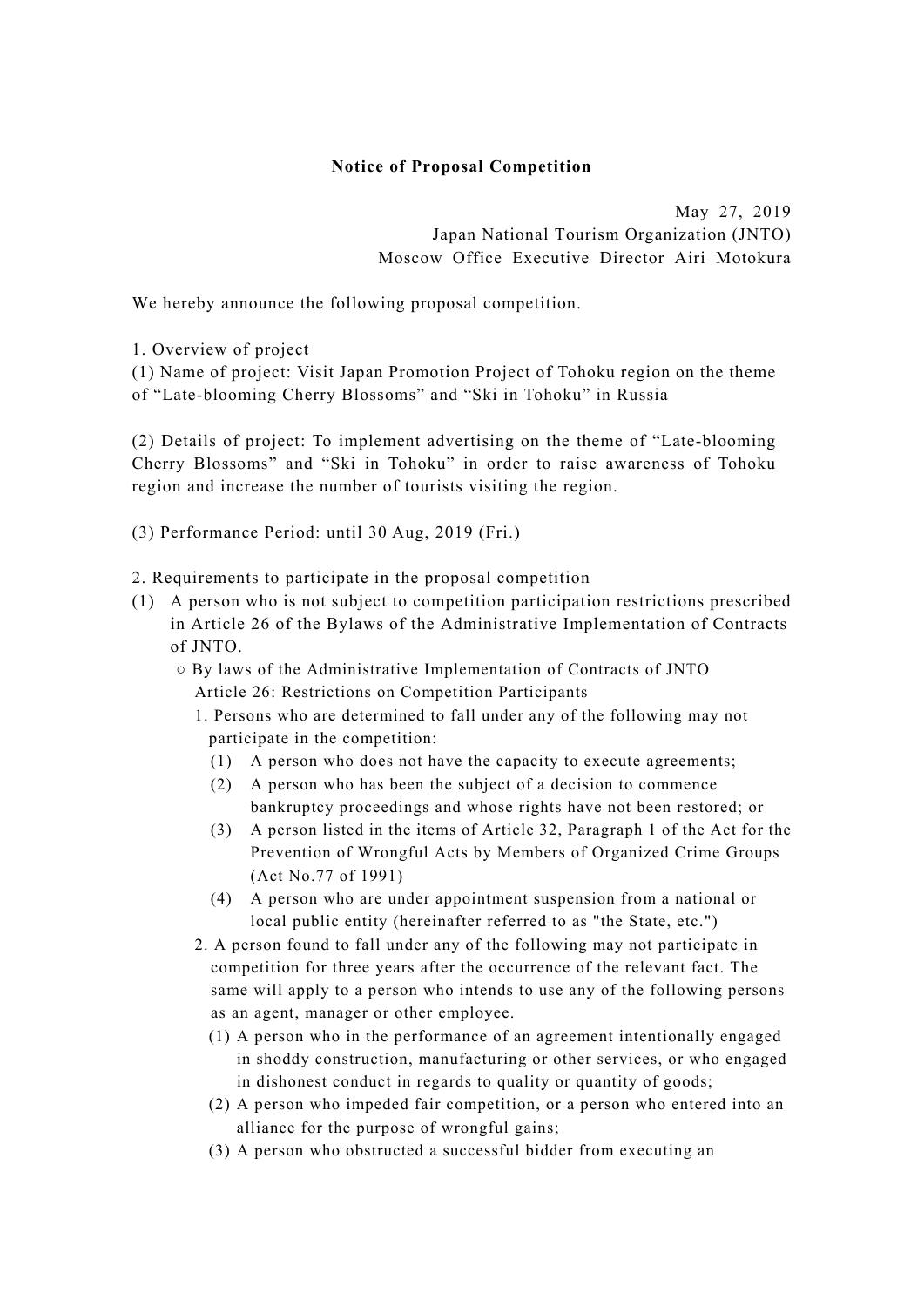agreement or a contractual party from performing an agreement;

- (4) A person who obstructed personnel engaged in the performance of supervision or audit work;
- (5) A person who without a valid reason failed to perform an agreement;
- (6) A person who, in a case where pursuant to an agreement the amount of consideration is to be fixed after the agreement, willfully demanded an exorbitant amount of consideration based on false facts; or
- (7) A person who, in the performance of an agreement, used an agent, manager or other employee who fell under any of the foregoing categories within the past two years.
- 3. A person who uses any person who falls under any of the preceding items as bidding agent may be disqualified from participating in the competition.
- (2) A person who has not been subject to any penalty under law of Russia in the past three years.
- (3) A person who is registered as a corporation in Russia (in the case of an individual business operator, registered as a resident) and is not delinquent in the payment of corporate taxes or other taxes.
- (4) A person who confirmed that there is no potential risk to entering into contract with JNTO (nonresident) regarding Russian currency control rules.

## 3. Procedures

- (1) Department in charge: JNTO Moscow Office Person in charge: Yuko Ishimaru Address: 3rd Floor, 5, Bryanskaya Street, Moscow, Russia TEL:+7-495-995-0120  $FAX: +7-495-995-0145$ Email: mow@jnto.go.jp
- (2) Period, place and method of delivery of the Request for Proposals From: May 27, 2019 (Mon.) Closing: June 17, 2019 (Mon.), 5pm (Moscow Time). Method: By hand at Moscow Office or by e-mail with PDF files. If delivery of the Request for Proposals is desired, please contact the department in charge of (1) above in advance.
- (3) Deadline, place and method of submission of proposal Submit to (1) above by June 18, 2019 (Tue.), 12 noon (Moscow Time, no exceptions). Limited to hand delivery or post (in the case of post, the proposal must be received by the submission deadline, and record of delivery must be certifiable).

The following documents are to be submitted to JNTO at time of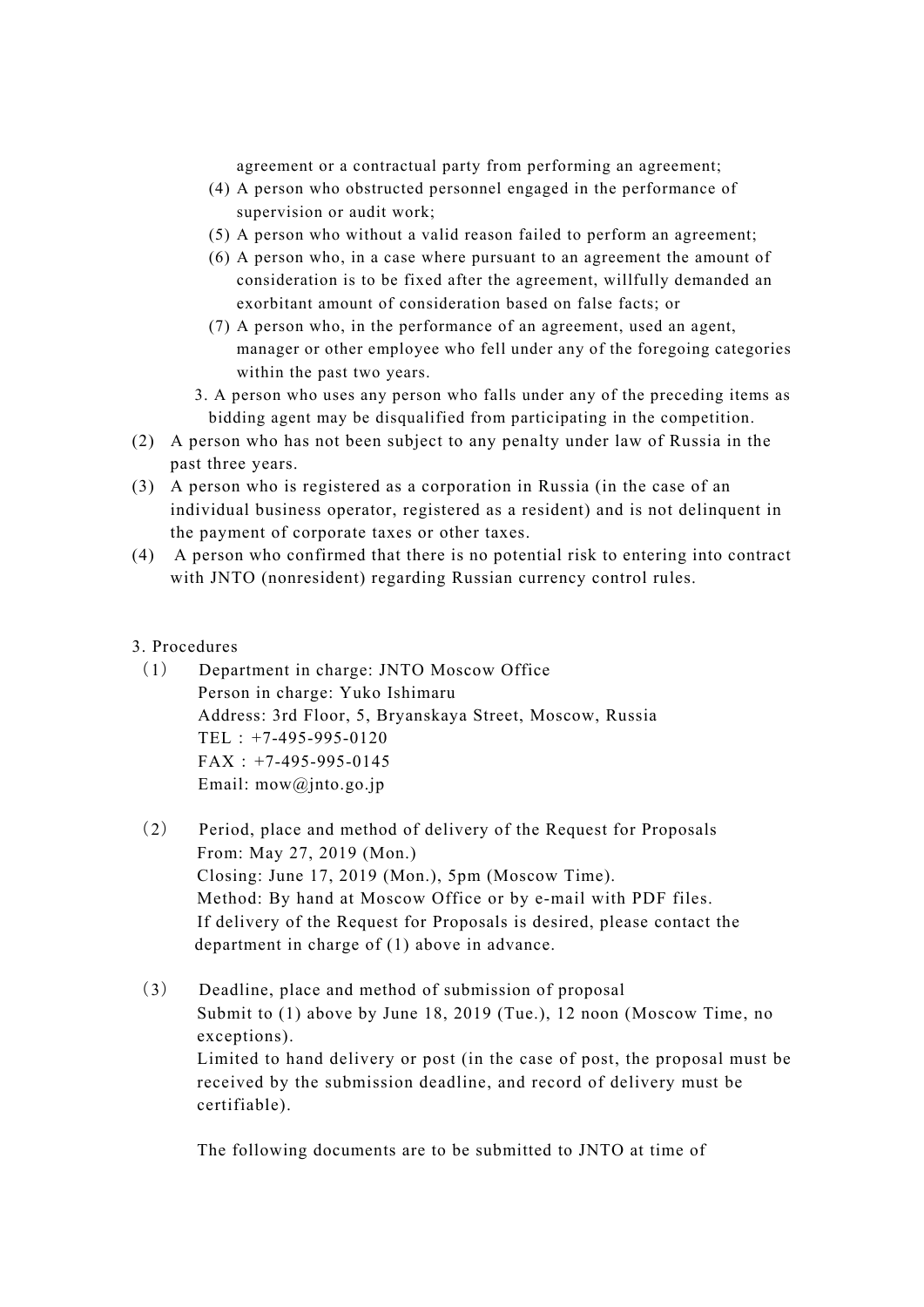submission of proposal. (A copy of the Unified Qualification for Participating in Tendering Procedures across all Japan's ministries and government agencies may be substituted for the following documents.)

- ① Certificate of corporate unified state register (EGRUL)
- ② Tax registration certificate
- ③ Authorized copy of the representative director's passport
- ④ Company Profile (Please specify the following items.)
- (1) Company name
- (2) Company address
- (3) Representative's contact information (E-mail, Web etc.)
- (4) Service provision included in the plan

(5) Contact information of the person in charge (contact address of the project manager)

\* Copies of these documents, made by camera or photocopier, are acceptable under the condition that they are the same size as the original and high-quality.

- (4) Explanatory meeting will not be held.
- (5) Upon receiving a proposal, JNTO will conduct a preliminary review meeting and may request the proponent to provide additional information on the proposal. If required, further meetings will be held.

## 4. Others

- (1) The language used in the procedures will be in English or Japanese (and Russian if needed), and the currency will be Russian ruble.
- (2) Enquiries for related information should be directed to the person in 3(1) above.
- (3) Expenses for preparation and submission of the proposal will be borne by the person submitting the proposal.
- (4) There will be no secondary use of a submitted proposal without the permission of the person who submitted the relevant proposal.
- (5) If a proposal contains any matters that are not true, such proposal will be invalidated, and the applicant who entered such matters may be suspended from participating in public bids.
- (6) If, in regards to the content of a selected proposal, there is a request on the basis of the screening standards for JNTO's information announcements, such disclosure will be made using documents prepared in advance to be disclosed.
- (7) A person whose proposal has been selected is a person who was specified as the most suitable person as a result of the proposal competition, but until